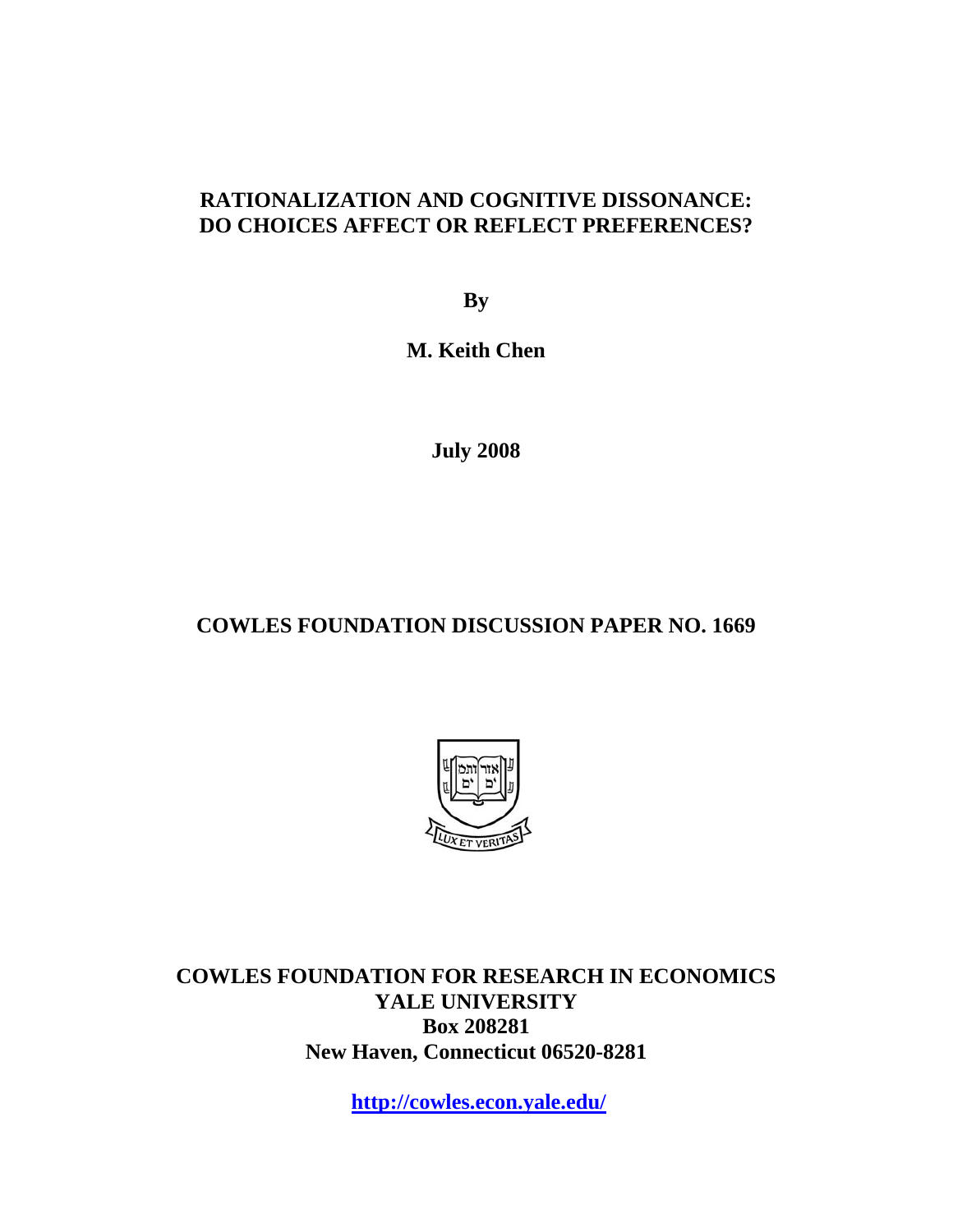# **Rationalization and Cognitive Dissonance: Do Choices Affect or Reflect Preferences?**

M. Keith Chen\*

First draft: *November, 2007*  This draft: *January, 2008* 

### **One Sentence Summary:**

A methodological flaw may have led one of the central literatures in social psychology to spuriously conclude that people rationalize past choices, by failing to appreciate that those choices reflect people's preferences.

### **Abstract:**

<u>.</u>

Cognitive dissonance is one of the most influential theories in social psychology, and its oldest experiential realization is choice-induced dissonance. Since 1956, dissonance theorists have claimed that people rationalize past choices by devaluing rejected alternatives and upgrading chosen ones, an effect known as the spreading of preferences. Here, I show that every study which has tested this suffers from a fundamental methodological flaw. Specifically, these studies (and the free-choice methodology they employ) implicitly assume that before choices are made, a subject's preferences can be measured perfectly, i.e. with infinite precision, and under-appreciate that a subject's choices reflect their preferences. Because of this, existing methods will mistakenly identify cognitive dissonance when there is none. This problem survives all controls present in the literature, including control groups, high and low dissonance conditions, and comparisons of dissonance across cultures or affirmation levels. The bias this problem produces can be fixed, and correctly interpreted several prominent studies actually *reject* the presence of choice-induced dissonance in their subjects. This suggests that mere choice may not be enough to induce rationalization, a reversal that may significantly change the way we think about cognitive dissonance as a whole.

<sup>\*</sup> School of Management and Cowles Foundation, Yale University, New Haven, CT, 06511, USA. I would like to thank Dan Benjamin, Steven Berry, Paul Bloom, Judith Chevalier, Louisa Egan, Matthew Gentzkow, Philip Haile, Emir Kamenica, Edward Kaplan, Ulrike Muench, Emily Oster, Laurie Santos, Ryan Takasugi, Paul Tetlock, seminar participants at Cornell, and especially Daniel Gilbert, Barry Nalebuff, Benjamin Polak, Jane Risen and Jesse Shapiro for invaluable discussions during the writing of this paper. Comments are welcome at keith.chen@yale.edu or at 135 Prospect St., Box 208200, New Haven, CT 06520.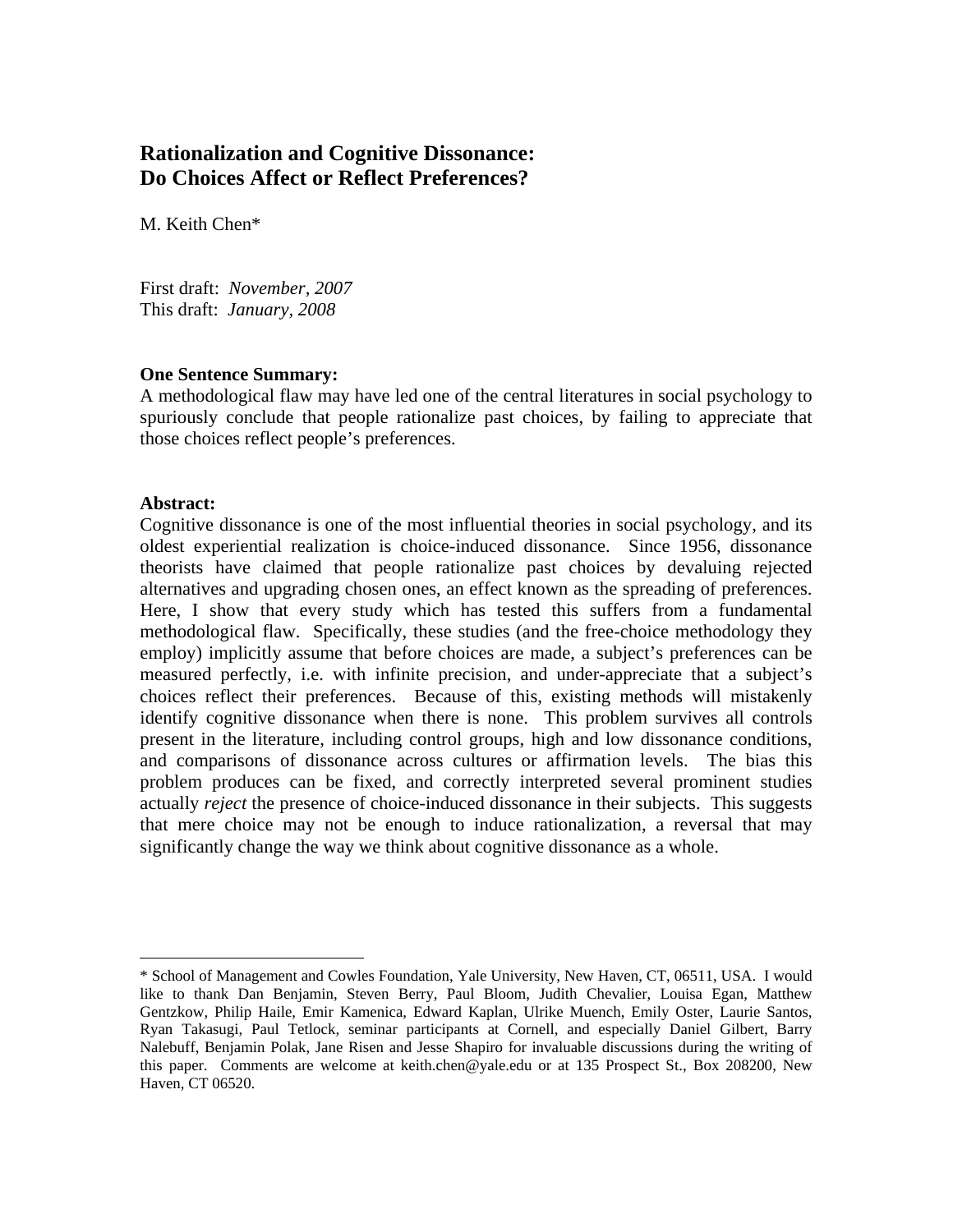# **Introduction:**

Cognitive dissonance is the theory that people are motivated to reduce the dissonance caused by conflicting cognitions, often by modifying their attitudes (Festinger 1957). It is one of the most influential theories in social psychology, and having produced over fifteen-hundred papers, is often cited as a central pillar of the field (Jones 1985, Ross & Nisbett 1991, Harmon-Jones & Mills 1999). The oldest experimental demonstration of cognitive dissonance is Brehm's seminal 1956 study, which claimed that the mere act of choosing between goods is enough to induce dissonance (Brehm 1956). Brehm suggested that subjects rationalize choices they make by shifting their preferences, subsequently viewing chosen alternatives as more desirable than before, and rejected alternatives as less desirable. Brehm's experimental method came to be known as the free-choice paradigm, and began an extensive literature on choice-induced cognitive dissonance (for a good review see Harmon-Jones & Mills 1999).

Here, I show that this literature operates under a subtle yet powerful assumption: that subject's preferences can be measured perfectly, i.e. with infinite precision. If this fails, then these papers test the wrong null hypothesis and will conclude that cognitive dissonance is present even when it is not. None of the controls present in the literature address this concern, including comparisons with control groups, comparisons between easy and hard decisions, or comparisons across cultures or affirmation conditions. Indeed, upon reexamination several of the most prominent papers in this literature can be taken to reject the presence of any significant amount of cognitive dissonance in their subjects, as their results are very close to the correct null hypothesis of their tests. Therefore, I show that there is as of yet, no conclusive evidence that mere choice is enough to induce cognitive dissonance.

The intuition behind the problem I identify is simple. In Brehm's classic freechoice paradigm (hereafter FCP) and its modern variants, subjects are asked to choose between two options. The object of study is their preferences for those options before and after this choice. These papers claim that any increase in the measured preference for chosen items over unchosen items is evidence of cognitive dissonance (hereafter CD). They fail to account, however, for the fact that if preferences cannot be measured perfectly before a choice is made, then a subject's choices contain additional information about their preferences. Specify, when a subject chooses an object we learn that they prefer it to what they rejected, and we should expect that subsequent measures of their preferences will reflect this. Every study in this literature has failed to consider this possibility, and has relied critically on the assumption that after initially surveying subjects, a subject's choices teach us nothing. I show that this is both highly unlikely, and rejected by several aspects of these data; further the failure to account for this can explain all findings of cognitive dissonance in the literature both qualitatively and quantitatively.

This failure is significant for several reasons. First, if mere-choice does not induce CD, it would significantly change how we think about the scope and strength of dissonance processes. Second, this failure also bears on the causes and origins of CD. CD has typically been understood either as an ego-defensive bias (Steele et.al., 1983,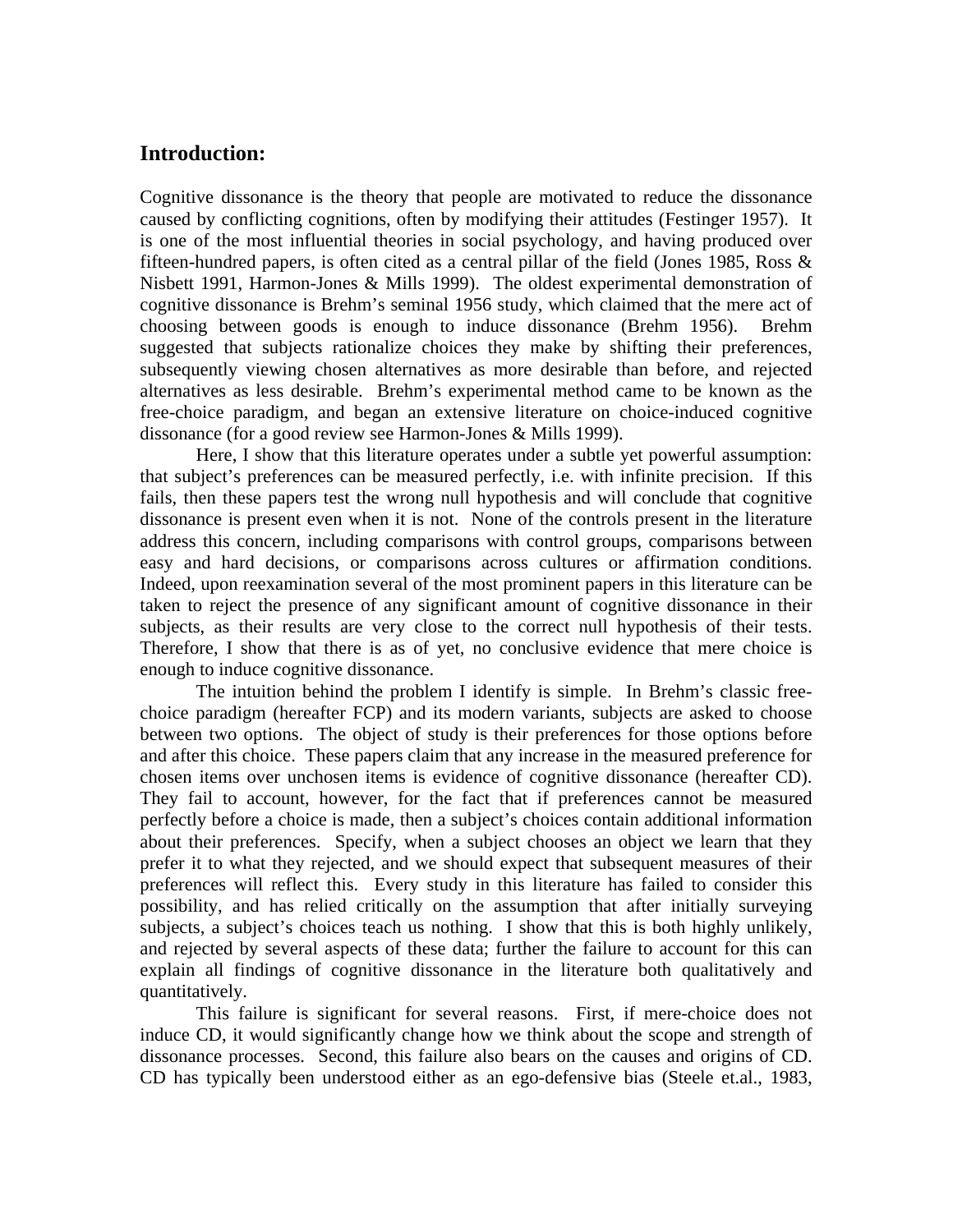1993, Aronson, Cohen & Nail 1999), or the result of people inferring their preferences from their own actions (Brehm 1956). Recently, several prominent authors have used FCP studies to argue that these explanations are incomplete, claiming that CD exists in subjects unlikely to have highly developed egos (capuchin monkeys; Egan, Santos & Bloom 2007) or to remember past choices (amnesiacs; Lieberman, Ochsner, Gilbert & Schacter 2001). These authors have argued that CD must arise from primitive, more automatic processes. The ability of the FCP to find CD where there is none suggests an alternative explanation for these findings.

This paper proceeds as follows. I begin by discussing the two forms of FCP papers in the literature. The first, (less common) form looks at shifts in choices that subject's make. I describe the procedure they use, and explain why they have found cognitive dissonance even when their data do not support that claim. Somewhat counterintuitively, strong (false) findings of cognitive dissonance persist in these papers, disappearing (discontinuously) only when preferences are measured *perfectly*. The second form of FCP paper looks at changes in how subjects rate or rank items before and after making choices. While less obviously problematic than the first type, I show that these papers suffer from a similar problem. Finally, I discuss the implications of these findings for the literature, and suggest corrected procedures that can be used to test for mere-choice-induced cognitive dissonance.

## **Free-Choice Paradigms that Examine Shifts in Choices:**

In one of the simplest forms of a FCP, the object of study is the shifts in a subject's choices. In a recent FCP of this type (Egan, Santos & Bloom 2007), the experiment begins with subjects rating a number of objects on a five-point scale. Then, three objects that are rated equally (say rated 4) are chosen for use in a second stage of the experiment. Note, importantly, that the discreteness of the scale leaves open the possibility that these items might not be perfectly equivalent; for example, a subject may "truly" rate one of the items 4.1, one 4.26, and one 4.3.

In a second stage then, a subject is asked to choose between a *randomly* chosen two of these items, say A and B. Calling the object which the subject chooses A, the subject is then asked to choose between B (the initially rejected item), and C (the third item that was rated 4). If subjects are more likely to choose C than B in this choice, they are said to suffer from CD.

 I argue that this was to be expected in subjects with no CD. In fact, subjects should be *expected* to choose good C 66% of the time. To see this, consider every possible (strict) preference ordering between three goods, listed in Table One.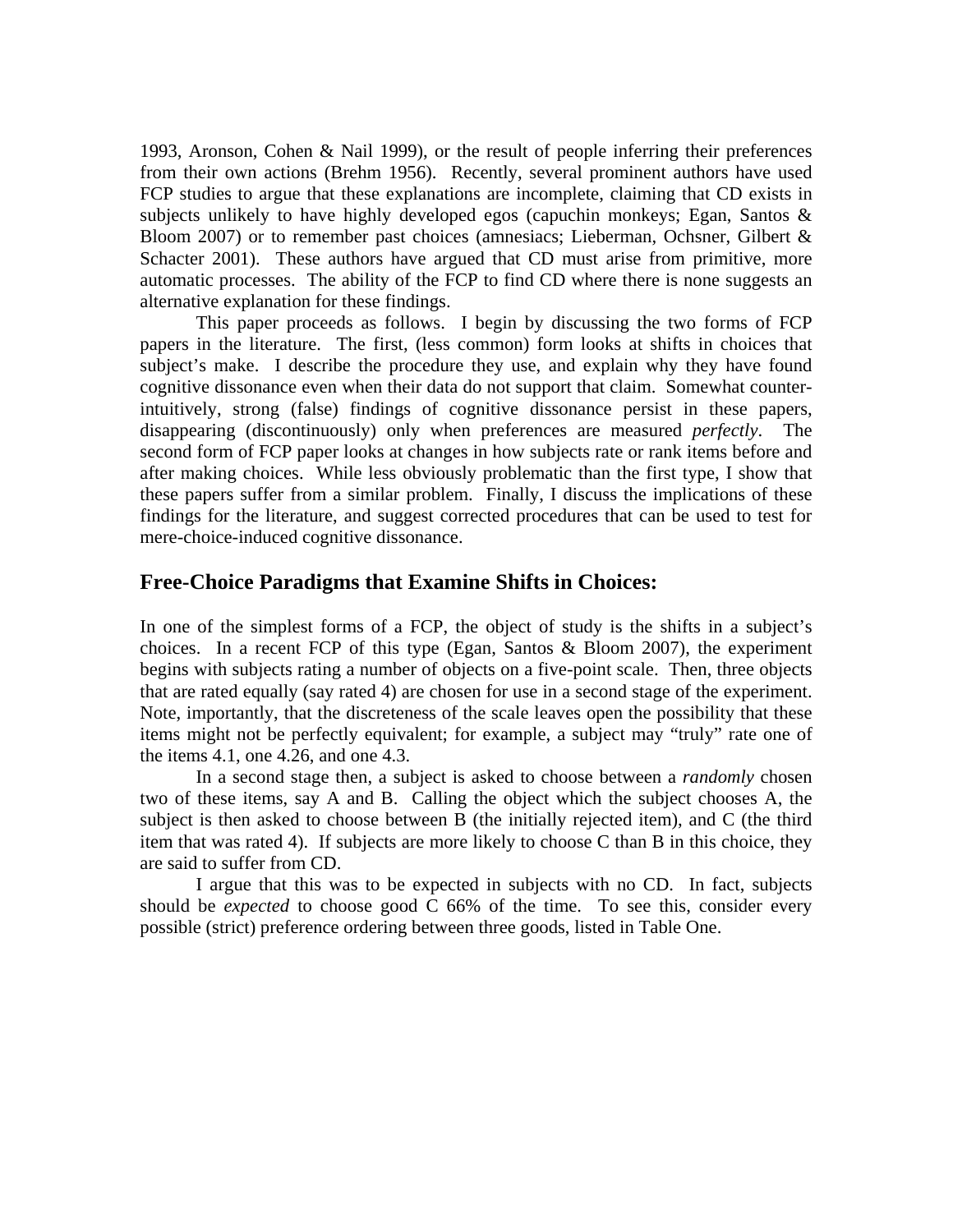|                         |                                                             |               |                             |   | Case 1: Case 2: Case 3: Case 4: Case 5: Case 6: |   |
|-------------------------|-------------------------------------------------------------|---------------|-----------------------------|---|-------------------------------------------------|---|
| <b>Best:</b>            |                                                             |               |                             |   |                                                 |   |
| <b>Middle:</b>          | B                                                           | $\mathcal{C}$ | A                           |   |                                                 | В |
| Worst:                  |                                                             | B             | $\mathcal{C}_{\mathcal{C}}$ | A | R                                               |   |
|                         | Cases where A is preferred to B are shaded. In these cases: |               |                             |   |                                                 |   |
| $\bf{B}$ vs. $\bf{C}$ : |                                                             |               |                             |   |                                                 |   |

**Table One: All possible preference orderings** 

Note that if every possible preference profile is equally likely (which must be true if A, B, and C are chosen randomly from goods that rate 4), then after a subject has revealed themselves to prefer A over B, we should in fact predict that they would choose C over B two-thirds of the time. Therefore, any paper which tests cognitive dissonance by testing that C is chosen more than B will spuriously find cognitive dissonance. Indeed, the belief that C and B should be equally chosen in the third round is mathematically equivalent to a well-known logical fallacy, popularly known in economics as the three-door (or Monty-Hall) problem (for an excellent summary of the problem, see Nalebuff 1987). Fundamentally, even though subjects who are asked to make choices were randomly chosen, *which good they choose* is not random, and induces a bias in comparisons with the unchosen alternative.

In a recent prominent and widely heralded study, Egan, Santos & Bloom use this technique to claim that both four-year old children and capuchin monkeys strongly display CD. Instead, their results actually *reject* that either children or capuchin monkeys display any significant amount of choice-induced CD. In their study, children choose C 63% of the time and capuchins choose C 60% of the time; CD would suggest numbers significantly higher than 66% (which their confidence intervals do not permit).

#### **Scope and Generality of this Problem for Form One:**

Note that the analysis above assumes that subjects are never completely indifferent between two options; that if pressed they can always decide which of two options they prefer. Economic theory suggests that this is by far the most likely case, but even if subjects can be indifferent (which a discrete rating can never show) the above analysis does not change; the computation simply becomes more difficult.

This problem with discrete measures is a very general point; in practice *all* ratings systems are discrete. For example, in his original 1956 paper Brehm asked subjects to signal their preferences by marking a continuous line, but then measured their marks to the nearest tenth of an inch.

Note also that the experiment could have initially used a ten-point scale, a hundred-point scale, or a thousand-point scale, and C would still be expected to choose C over B exactly two-thirds of the time. To see this, assume objects were initially rated on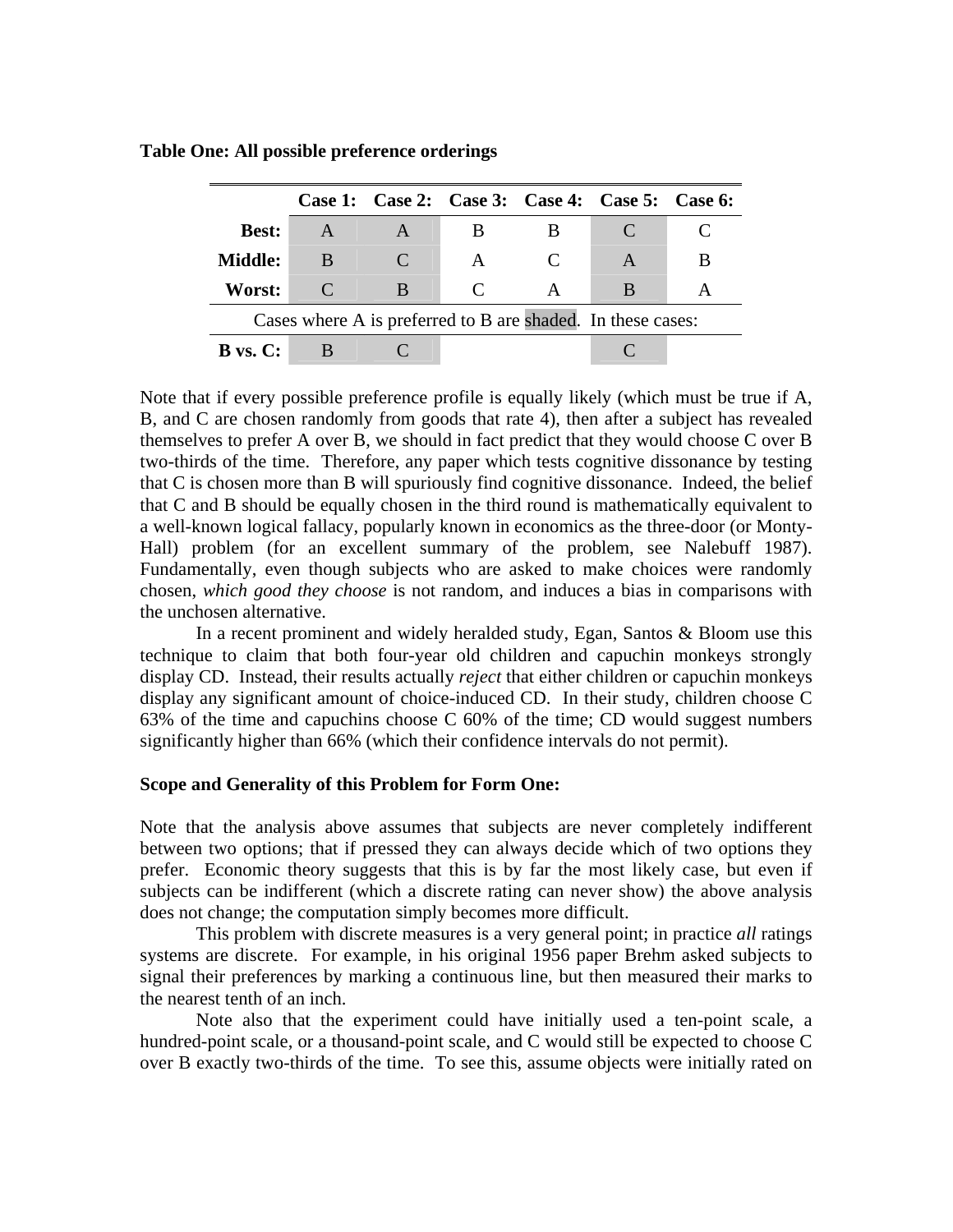a 100-point scale rather than a five-point scale. If the experimenter then takes three items that ranked 36, their "true" ranking could be 36.2, 36.35, and 36.4, and the exact same argument applies. This problem does not rely on preferences between A, B, and C being strong, it relies only on the fact that subjects are not completely indifferent. The bias in subjects' choices of C over B should be two-thirds *no matter how fine the grid becomes*.

## **Free-Choice Paradigms that Examine Shifts in Rankings or Ratings:**

Most FCP papers do not rely on shifts in choices, and do not fall under the exact objection I raise above. All other FCP papers examine shifts in rankings or ratings rather than choices. This includes most of the prominent papers in this literature, including the seminal studies of Brehm (1956), Gerard & White (1983), Steele (1988), Lyubomirsky & Ross (1999), Shultz, Léveillé & Lepper (1999), Stone (1999), Lieberman, Ochsner, Gilbert & Schacter (2001), and Kitayama, Snibbe, Markus & Suzuki (2004). These papers are less obviously problematic than those of form one, but fundamentally the same problem still holds.

In a typical FCP of this second type, the experiment begins by asking subjects to evaluate a number of goods by ranking them. For example, subjects may have to rank fifteen goods, with 1 being best and 15 being worst. Then in a second stage, subjects are asked to do one of three things:

- 1. Experimental subjects are asked to make a "hard" decision between two goods which were closely ranked, say 7 and 9.
- 2. Another set of subjects are asked to an "easier" decision between two goods which were ranked further apart, say 4 and 12.
- 3. Another set of subjects are not asked to make any choices.

Finally, in a third stage all groups are then asked to re-rank all fifteen items. If experimental, or high-dissonance subjects (group 1) subsequently rate *the good they chose* higher than subjects who either did not have to make a choice (condition 3) or who had an easier, low-dissonance choice to make (condition 2), these papers claim that CD has occurred. All FCP papers not of the first form have tested this "spreading of alternatives" for either rankings or ratings.

Tests of this form still suffer from the same fundamental problem as the first form. Even absent CD, a subject's choices among objects will change what we (the experimenter) should expect subsequent rankings to be. This is because if the initial ranking is an imperfect measure of preferences, then a subject's choices teach us something new about their preferences; choices reflect how subjects feel about the goods they are choosing between. Put another way, while subjects may be randomly assigned to conditions, once they have been allowed to make a choice, the *good they choose* is not random, and comparisons which use that good must take this into account. No study in the choice-induced cognitive dissonance literature does this; indeed many studies in this literature (including the original Brehm 1956 paper) explicitly drop from consideration any subjects who choose B.

To see how this problem corrupts a "spreading" analysis, consider the following intuitive analysis of the FCP (in Appendix One I provide a numeric example that makes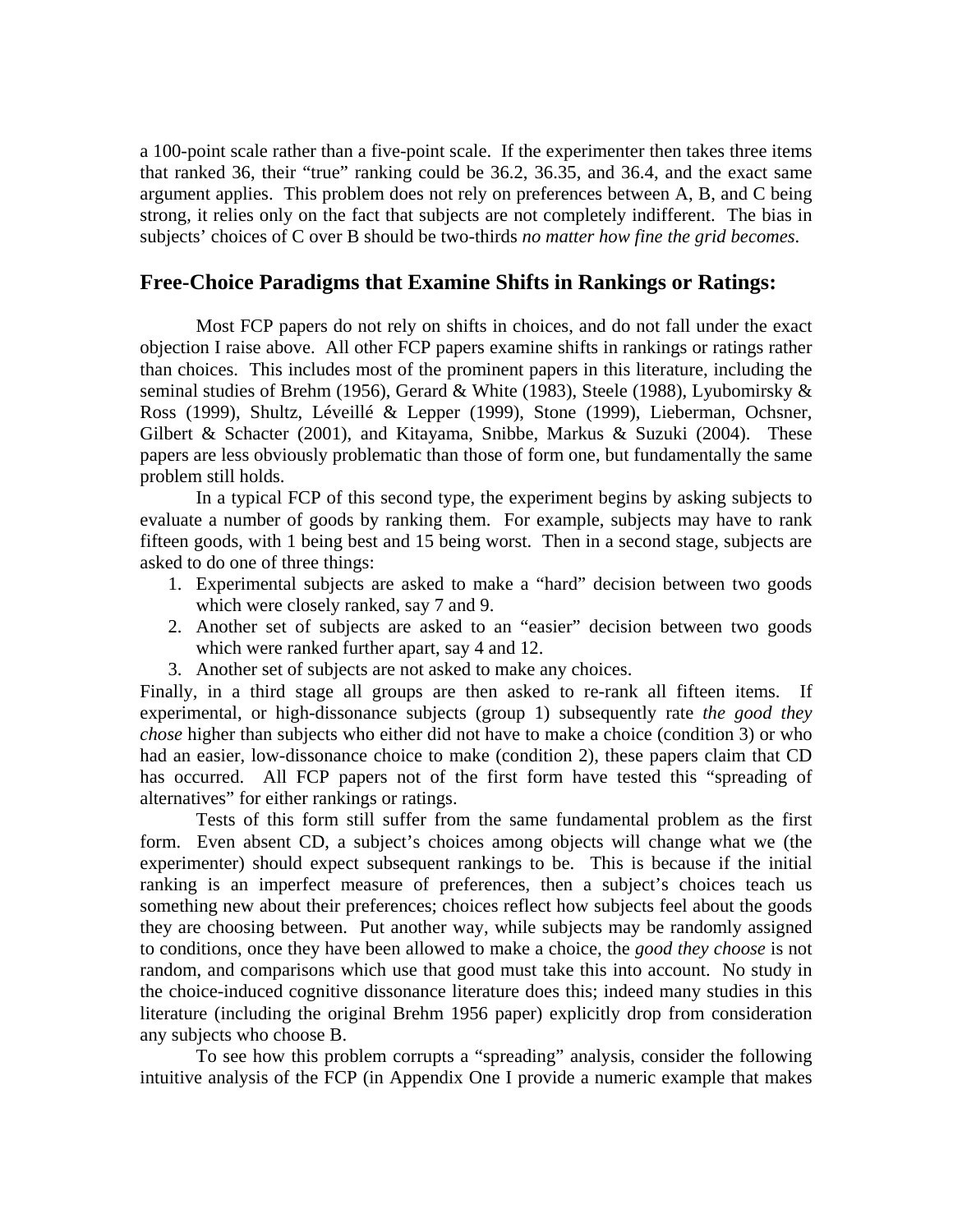this same analysis much more precisely). Call the good that an experimental subject initially ranked 7 good A, and the good they initially ranked 9 good B. For those subjects who choose A (many subjects choose B) the FCP looks for evidence that their rankings have spread; that the ranking of A has increased and the ranking of B has decreased. Put in terms of probabilities, what the FCP tests for is:

#### **Equation One:**

 $P(A \text{ rises and } B \text{ falls } | \text{ choosing } A) > P(B \text{ rises and } A \text{ falls } | \text{ choosing } A)$ 

That is, the FCP claims that subjects who choose A should be more likely to raise the ranking of A and lower the ranking of B that they are to do the opposite, and vice versa for subjects who choose B. The FCP is only a valid test of cognitive dissonance if unbiased subjects should not be expected to show this pattern.

To think about this another way, we can flip this statement around from one about the probability of rankings spreading into one about the likelihood of choosing A. Recall that Bayes' Rule says that for any events X and Y:

$$
P(X|Y) = P(Y|X) * P(X) / P(Y)
$$

This lets us re-frame what the FCP tests into a *mathematically equivalent* statement about how likely subjects are to choose A or B. Note that if subject's first ratings are unbiased, then  $P(A \text{ rises and } B \text{ falls}) = P(B \text{ rises and } A \text{ falls})$ . Therefore, applying Bayes' Rule to both sides of equation one tells us that what the FCP tests is also equivalent to:

#### **Equation Two:**

P(choosing A | A rises and B falls) > P(choosing A | B rises and A falls)

What equation two gives us another way of conceptualizing what the FCP tests when it claims to test for cognitive dissonance. As a thought experiment, imagine that we saw how two subjects ranked goods A and B in the first and third stage, but not how they had chosen in the second stage. Suppose subject one switched their rankings of goods A and B from 7 and 9 to 9 and 7, while subject two did just the opposite, widened their rankings to 5 and 11 (see Table Two). Put another way, imagine subject one *decreased* their "spread" by four places, and subject two *increased* their spread by four places.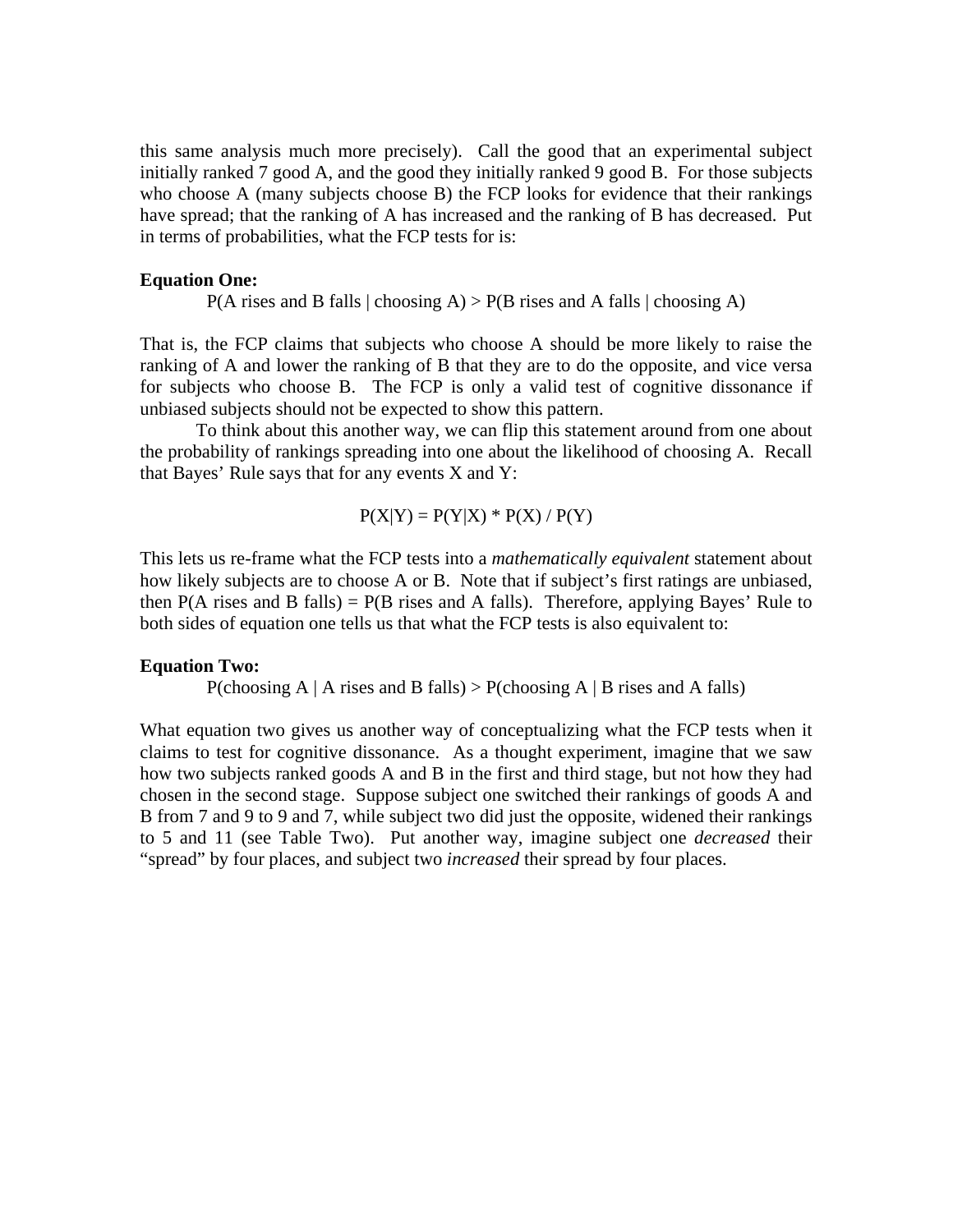|     | <b>First Stage Second Stage</b> | <b>Third Stage</b> |                     |
|-----|---------------------------------|--------------------|---------------------|
|     |                                 |                    | Subject 1 Subject 2 |
| A:7 | subjects chose                  | A:9                | A:5                 |
| R:9 | A or B                          | R:7                | R:11                |

#### **Table Two: Two Hypothetical FCP Subjects**

Bayes' Rules implies that for the FCP to be a valid test of cognitive dissonance, it must be the case that if subjects one and two did not suffer from cognitive dissonance, then they are *equally likely* to have chosen A in the second stage. Put another way, the FCP essentially tests whether the third-stage rankings of subjects have anything to do with how they chose between those two goods, and assumes that only for subjects who suffer from cognitive dissonance can the two be related.

Reframed as a selection bias, while subjects are randomly assigned to conditions in a FCP experiment, which good they choose if given the chance is not random, and this induces a selection bias when comparing *chosen* goods across conditions. Subjects who choose A are those who were likely to spread their preferences in favor of A, and those who choose B are those who are likely to more their rankings in the opposite direction. Quantitatively, in Appendix One I go through in detail a numeric example which translates the simple thought experiment above into the exact "spreading" argument that FCP experiments make; I find that the selection bias I identify can easily explain at least twice the spreading than the typical FCP experiment finds.

My selection argument also easily explains why we see less spreading in "lowdissonance" condition subjects who choose between goods they initially ranked further apart (say 4 and 12), and even less spreading in control subjects who do not make choices. Note that the selection bias I identify is weaker in subjects that make easy choices (because fewer choose against their initial rankings), and absent in subjects who are not asked to choose. From the point of view of the bias I identify, if a subject's choices always conformed to their initial ratings, their choices would contain no new information, and reveal nothing new about their preferences. Therefore, selection should induce considerable "spreading" in experimental subjects, less in easy-choice subjects, and none in control subjects. In other words, what all FCP papers of this second form test when looking for CD is to be expected any time subjects' ratings are imperfect.

Here I have chosen to work through the example in which subjects rank items; indeed the exact same argument holds if subjects rate items. In no study in this literature do subjects rate and re-rate items consistently, even if they haven't been asked to make any choices. Therefore when subjects are observed to choose A over B, just as above it teaches us something about how their ratings of A over B are likely to change, absent any cognitive biases. Another way to see the problem when subjects rate items: simply take those ratings and turn them into a ranking. The above argument tells us that subjects should be expected to move their ranking of their chosen alternative up by several spots; naturally this would also lead us to expect that that item's rating must improve.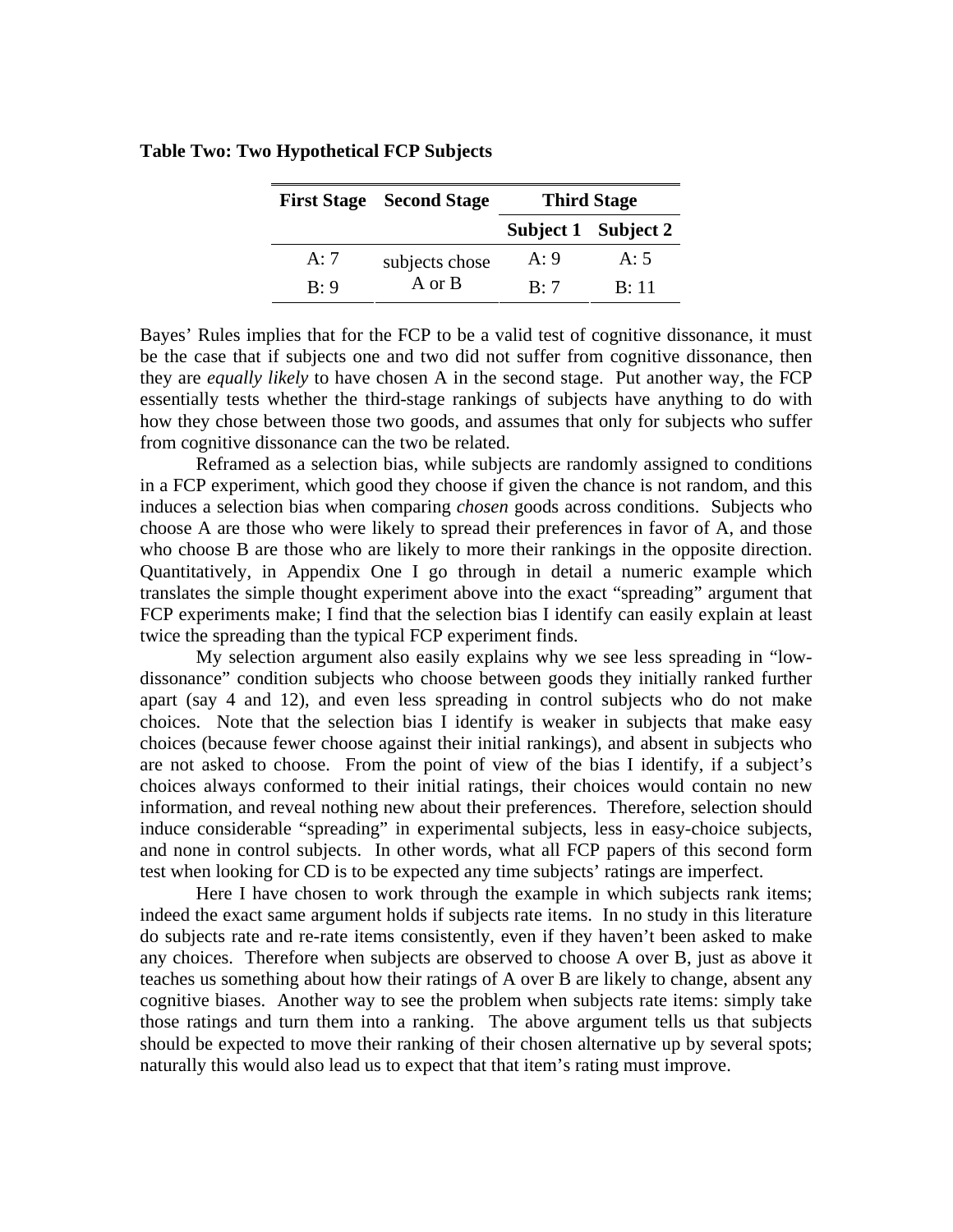#### **Scope and Generality of this Problem for Form Two:**

The selection problem I identify would not be a problem for FCP papers if subjects not asked to make choices always ranked items in the exact same way; that is if rankings appeared to measure preferences with no error. But if these rankings do move, then subjects' choices should be expected to predict whether these movements are likely to be positive or negative. Indeed in none of the studies I cite do no-choice subjects' rankings stay constant, and they often move around by large amounts (often around 3 points on a 15 point scale, though the amount does not ultimately matter).

This problem would also not exist if no experimental subjects chose the good they initially ranked lower, but the number that do so is always considerable. For example, in the original Brehm study 21% of subjects choose objects that they had initially rated inferior, and in the Lieberman, Ochsner, Gilbert & Schacter study 36% of subjects choose objects they had ranked lower.

To help think about these numbers, the simple numeric computation I go through in Appendix One would suggest that if 25% of subjects who initially rank A over B then choose B, then we could easily expect an increase in the spread of preferences of at least one ranking point, completely absent CD. This difference is very close (if not larger) than what we see in most studies. Further complicating the interpretation of FCP studies, in many instances subjects who rank A over B but then choose B over A are thrown out. These studies are problematic for an even more serious and obvious reason.

# **Free-Choice Paradigms that Compare Cultures, Groups and Treatments:**

Several papers which use the FCP procedure I describe above also find different size effects across cultures or additional treatments. For example, a study by Kitayama, Snibbe, Markus & Suzuki (2004) found Japanese subjects display less spreading than Canadians, and several studies have found that subjects display less spreading if they are first asked to self-affirm (Steele et al. 1983, 1988, 1993, Stone 1999, Hoshino-Browne et al. 2005). These comparisons are extremely suggestive, but may still be contaminated by the selection problems I describe above if the strength of selection varies systematically across groups.

For example, consider the claim that Japanese subjects show less cognitive dissonance than Canadians. One possible confound is that even if never asked to make choices, Japanese subjects may rate and re-rate goods more consistently that do Canadians. For instance, for cultural reasons Japanese subjects may try harder to correctly represent their preferences during the rating and re-rating portions of a FCP experiment. If this is true, then their subsequent choices contain less information and induce less selection; the FCP would mistakenly conclude they display less dissonance. This possible problem suggests a testable prediction; a Japanese control group (rank and re-rank with no intervening choice so no CD) should demonstrate more inter-rank correlation that a comparable Canadian group.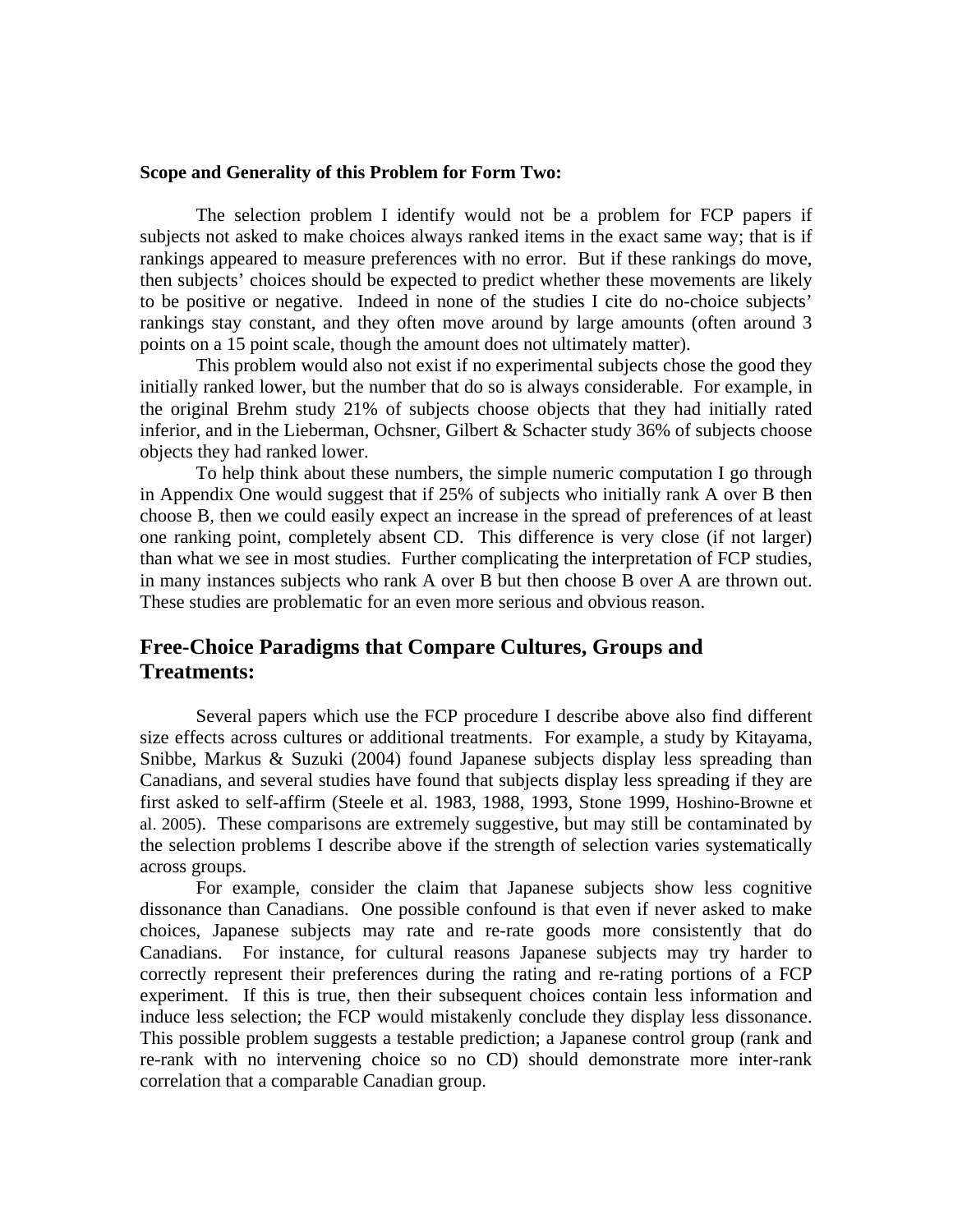More broadly, several studies look at how either exogenous demographics (culture, status, gender), or randomized treatments (self-esteem boosts, choosing for yourself or a friend) interact with the measured spread of preferences coming out of a FCP. Given the problem I identify, there is no way while using a FCP measure, to separately measure how a treatment affects CD and how affects the accuracy of reported preferences, even with randomization of treatments and comparisons across different timings of the treatment. For example, consider the measured effect of self-affirmation on the spreading of preferences (studies by Steele and co-authors have found that selfaffirmed individuals display less spreading).

These results are extremely suggestive, however self-affirmation has been shown to alter performance on a number of different tasks, complicating the issue of interpretation. If self-affirmed subjects either: more accurately report their preferences when ranking objects, or display more stable preferences over the span of a FCP experiment, this would generate a false finding of CD. Furthermore, if the effects of a self-affirmation treatment are short lived, this would also explain the observed timing of these effects, such as those observed in Steele (1993). Essentially, any comparison of FCP measured dissonance across groups or treatments is compromised by the fact that the FCP may not be an unbiased measure of dissonance in either group, and that these groups or treatments may directly interact with the selection bias that the FCP conflates with dissonance.

#### **Discussion and Conclusion:**

The bias I identify suggest that a reexamination of the literature on choiceinduced cognitive dissonance may be in order. FCP papers of the first form I discuss, I believe, are highly problematic, as they magnify any imprecision in the measurement of preferences into a strong finding of cognitive dissonance. All other FCP papers are of the second form and are less obviously problematic, but still suffer from the same fundamental problem. Every FCP paper tests whether chosen goods improve in measured value, and vice-versa for unchosen goods. I show this is in fact to be expected even absent cognitive dissonance. Therefore, absent strong, unstated assumptions about why and how subjects' ratings change, these papers cannot be taken to accurately measure choice-induced cognitive dissonance. This is not to say that cognitive dissonance does not exist, nor are the problems I identify insurmountable.

For example, if a subject is allowed to choose between their  $7<sup>th</sup>$  and  $9<sup>th</sup>$  ranked goods, a method which avoids the problem I identify would compare the movements of  $7<sup>th</sup>$  ranked goods to in experimental subjects to the movement of  $7<sup>th</sup>$  ranked goods in control subjects, regardless of which good the subject chose. This "intent to treat" approach would rely on the fact that experimental subjects are likely to choose the  $7<sup>th</sup>$ ranked good, without contaminating the comparison of experimental and control subjects by using information from their actual choices.

Another procedure that avoids the problem I discuss modifies the classic FCP by adding an additional step to the typical control treatment, as illustrated in Table Three.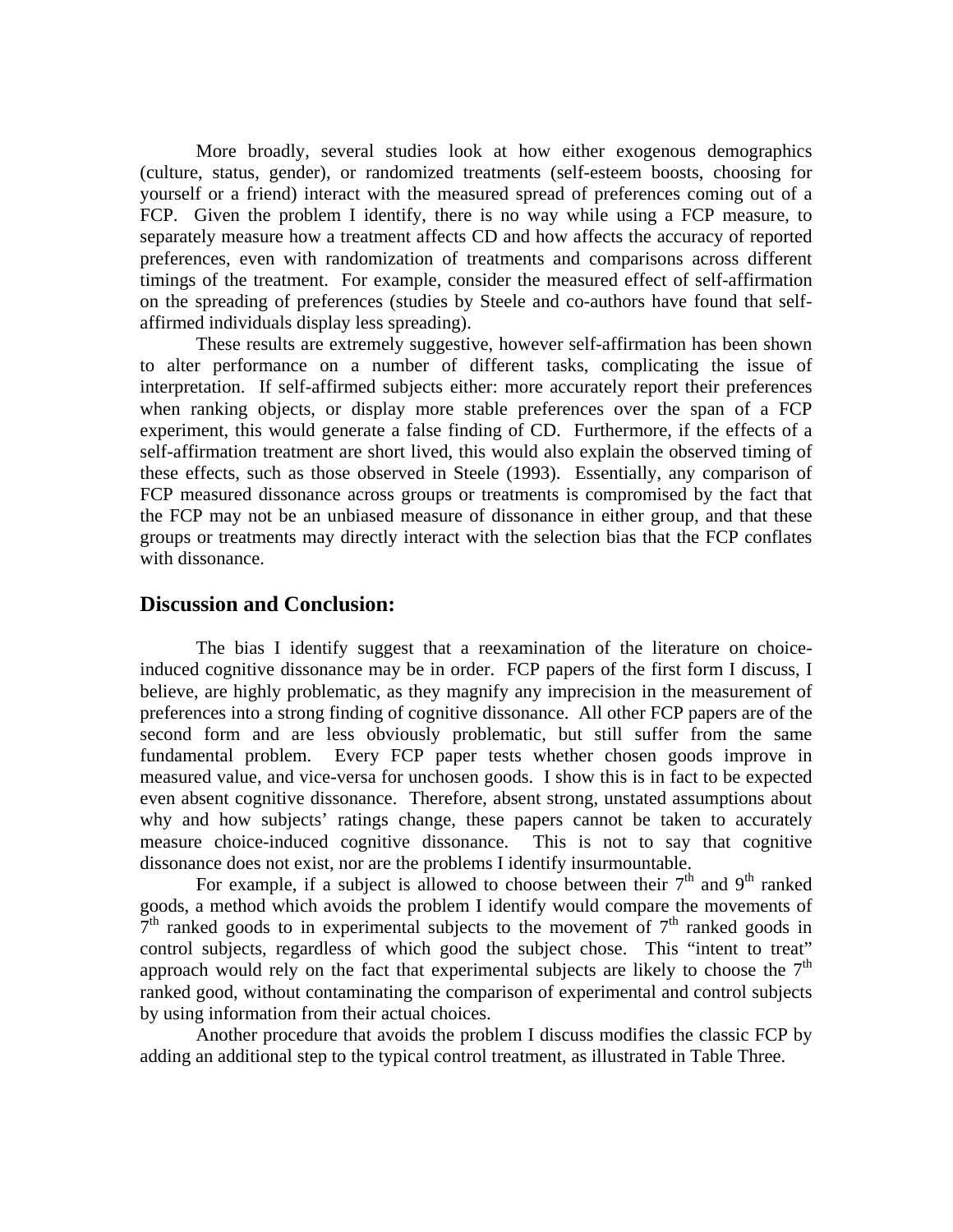|                                |      |        | Stage 1: Stage 2: Stage 3: Stage 4: |               |
|--------------------------------|------|--------|-------------------------------------|---------------|
| <b>Experimental Group:</b>     | Rank | Choose | Rank                                |               |
| <b>Classic Control Group:</b>  | Rank |        | Rank                                |               |
| <b>Modified Control Group:</b> | Rank |        | Rank                                | <b>Choose</b> |

**Table Three: A Modified Free-Choice Method** 

The classic FCP compares changes in rankings of goods chosen by experimental subjects to the movement of similarly ranked goods for subjects in the classic control group. The problem I identify, of course, is that the good a subject chooses is not random, and should be expected to predict changes from stage 1 to 3, even if it does not affect that ranking. What this suggests, is that even if a subject were to make their choice in a fourth stage (after both rankings), their chosen and unchosen items would still spread between stage 1 and 3, even though their choices could not have caused such a change. In other words, if stage 4 choices appear to "cause" the spreading of preferences between stage 1 and 3 in the modified control group, we know that the FCP has produced a spurious result. An additional benefit of this modified control group is that it allows for a basic decomposition exercise. If the spreading found in the experimental group is similar to that found in the modified control group, then cognitive dissonance is not at work. If the spreading in the experimental group is larger that that in the modified control group, we then have an idea as to how much of that spreading is caused by selection, and how much can be attributed to cognitive dissonance.

These and several other simple procedures would eliminate the problem I identify; however no paper in this literature has employed such a procedure. Given this, the methodological problems I identify may help explain why recent studies have found cognitive dissonance in unlikely subjects, and suggest that mere choice may fail to induce cognitive dissonance despite a fifty-year-old literature claiming otherwise. This may change how we think about the causes and origins of cognitive dissonance, as studies that were taken to discredit ego-defensive and self-signaling accounts of the phenomena may not actually contradict these accounts. Given these methodological concerns, a reevaluation of the literature on choice-induced cognitive dissonance may be called for.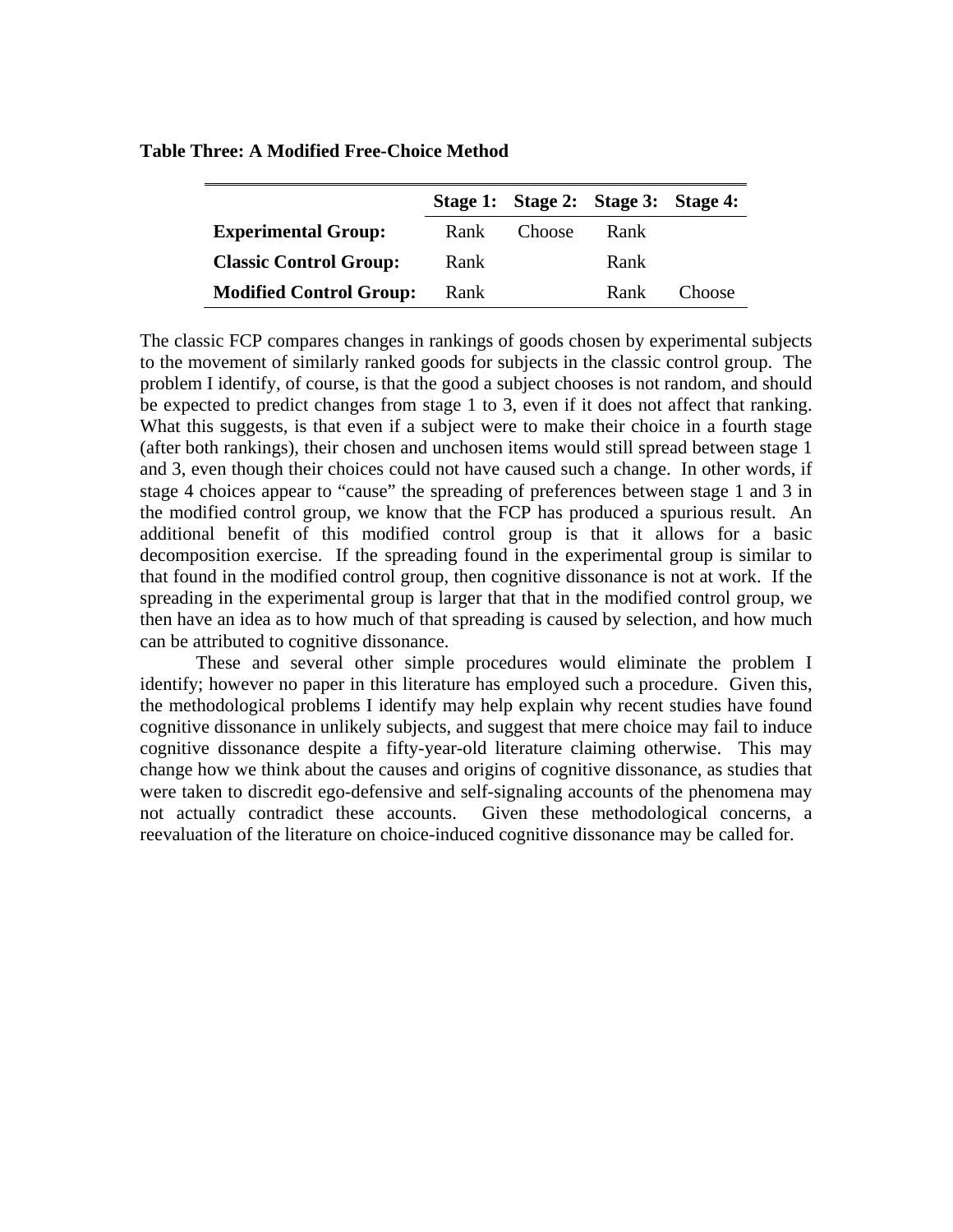## **References:**

- 1. Aronson, J., G.L. Cohen & P.R. Nail, Self-Affirmation Theory: An Update and Appraisal, in *Cognitive dissonance: Progress on a pivotal theory in social psychology*, E. Harmon-Jones, J. Mills, Eds. (APA Books, Washington, D.C., 127-147. 1999)
- 2. Bem, D.J., *Psychological Review.* **74**, 183-200, (1967)
- 3. Brehm, J.W. Postdecision changes in the desirability of alternatives. Journal of *Abnormal Psychology*, **52** (3), 384 -389, (1956)
- 4. Egan, L.C., L.R. Santos & P. Bloom, The Origins of Cognitive Dissonance: Evidence From Children and Monkeys. *Psychological Science*. **18** (11), 978-983, (2007)
- 5. Festinger, L.A., *A Theory of Cognitive Dissonance* (Stanford Univ. Press, Stanford, CA, 1957).
- 6. Gerard, H.B. & G.L. White, Post-decisional reevaluation of choice alternatives. Pe*rsonality and Social Psychology Bulletin*. **9** (3), 365-369, (1983)
- 7. Harmon-Jones, E. & J. Mills, Eds., *Cognitive Dissonance: Progress on a Pivotal Theory in Social Psychology* (APA Books, Washington, D.C., 1999)
- 8. Hoshino-Browne, E., A.S. Zanna, S.J. Spencer, M.P. Zanna, S. Kitayama & S. Lackenbauer, On the cultural guises of cognitive dissonance: The case of Easterners and Westerners. *Journal of Personality and Social Psychology*, **89** (3), 294-310, (2005)
- 9. Jones, E. E., Major developments in social psychology during the past five decades. *The Handbook of Social Psychology*, ed. by Lindsay, G., Aronson, E. New York: Random House, 47-107, (1985)
- 10. Kitayama, S., A. Snibbe, H.R. Markus & T. Suzuki, Is There Any ''Free'' Choice? Self and Dissonance in Two Cultures, *Psychological Science.* **15** (8), 527-533, (2004)
- 11. Lieberman, M.D., K.N. Ochsner, D.T. Gilbert & D.L. Schacter, Do amnesiacs exhibit cognitive dissonance reduction? The role of explicit memory and attention in attitude change. *Psychological Science*. **12**, 135-140, (2001)
- 12. Lyubomirsky, S. & L. Ross, Changes in attractiveness of elected, rejected, and precluded alternatives: A comparison of happy and unhappy individuals. *Journal of Personality and Social Psychology*, **76**, 988-1007, (1999)
- 13. Nalebuff, B., Puzzles: Choose a curtain, duelity, two point conversions, and more. *Journal of Economic Perspectives*, **1** (2), 157-163, (1987)
- 14. Ross, L. & R.E. Nisbett, *The Person and the Situation: Perspectives of Social Psychology* (Temple Univ. Press, Philadelphia, 1991)
- 15. Shultz, T.R., E. Léveillé & M.R. Lepper, Free Choice and Cognitive Dissonance Revisited: Choosing Lesser Evils Versus Greater Goods. *Personality and Social Psychology Bulletin*. **25** (1), 40-48. (1999)
- 16. Steele, C. M. The psychology of self-affirmation: Sustaining the integrity of the self. In L. Berkowitz (Ed.), *Advances in experimental social psychology* **21**. 261-302. New York: Academic Press, (1988)
- 17. Steele, C.M. & T.J. Liu, Dissonance processes as self-affirmation. *Journal of Personality and Social Psychology*. **45**, 5-19, (1983)
- 18. Steele, C.M., S.J. Spencer & M. Lynch, Self-Image Resilience and Dissonance: The Role of Affirmational Resources, *Journal of Personality and Social Psychology,* **64**, 885-896, (1993)
- 19. Stone, J., What Exactly Have I Done? The Role of Self-Attribute Accessibility in Dissonance, in *Cognitive dissonance: Progress on a pivotal theory in social psychology*, E. Harmon-Jones, J. Mills, Eds. (APA Books, Washington, D.C., 127-147, 1999)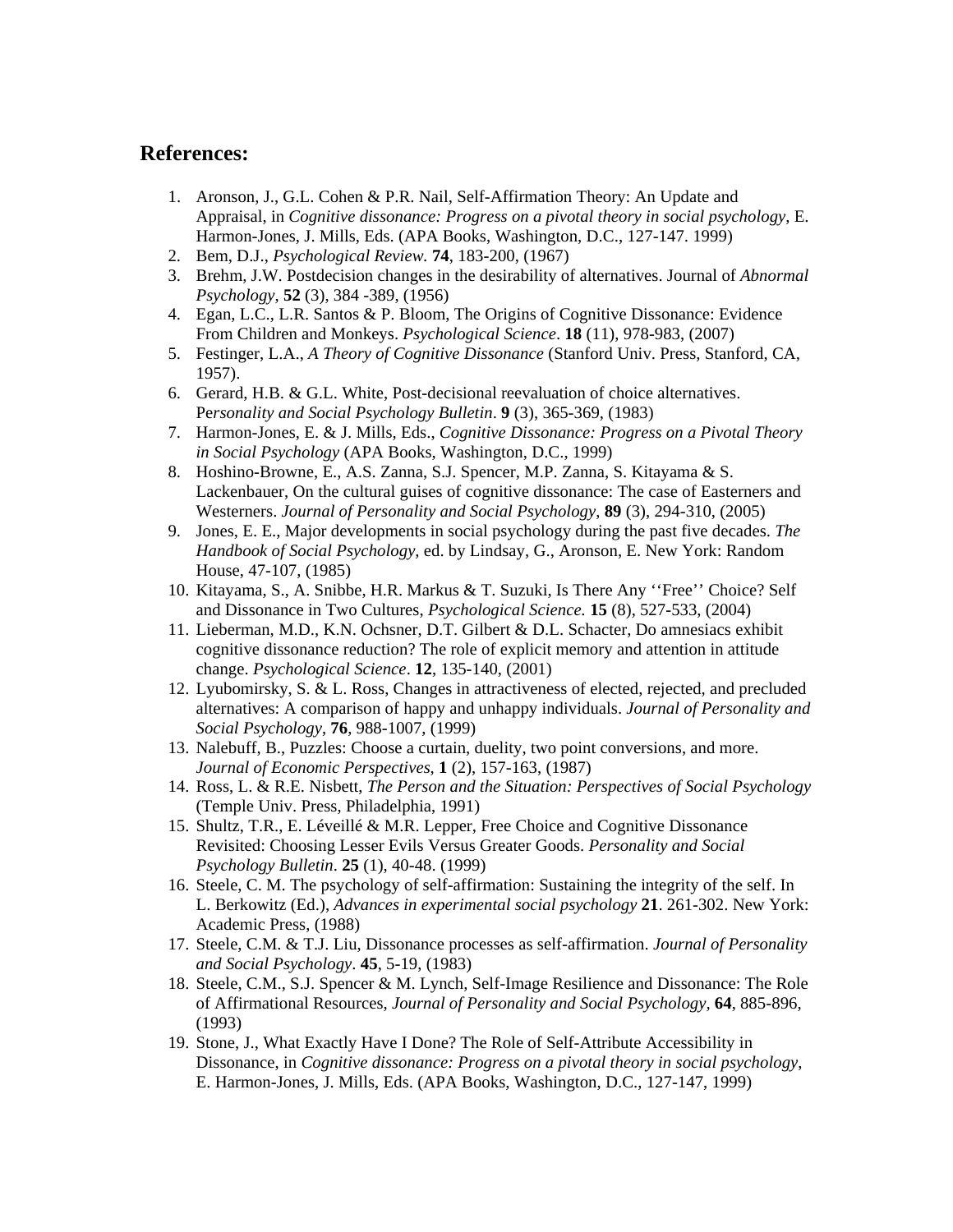# **Appendix One: A Simple Numeric Example**

I will illustrate how the free choice paradigm will detect a spreading of preferences between chosen and unchosen goods, even when subjects do not suffer from cognitive dissonance. First, I set up a basic model of a FCP experiment and describe the simplified behavior of subjects who do not suffer from cognitive dissonance. I then show using Bayes' Rule that what the FCP tests for is to be expected in this example. I conclude by discussing the generality of this example.

## **A FCP Experimental Design:**

Assume that the experiment first asks subjects to rate 15 goods from best to worst, with 1 being best and 15 being worst. The experiment then asks subjects to choose between the goods they initially ranked 7 and 9. Finally, subjects are asked to re-rank all fifteen goods, and the spread between their chosen and unchosen goods is measured.

## *Experimental Hypothesis:*

The FCP claims that subjects show Choice-Induced Cognitive Dissonance if the spread between their chosen and unchosen goods increases from the first stage to the third stage. We will show how this will happen even if subjects display no cognitive dissonance.

## *A Simple Model of Subject's Rankings:*

Assume that subjects ratings are unbiased (do not regress to the mean) and are not affected by cognitive dissonance. Never the less, subject's rankings shift across time; in every FCP experiment that has been conducted this has been the case, even among "control" subjects who are not asked to make an intervening choice. To fix ideas, let us imagine a simple way in which subject's rankings could shift. Call the good a subject initial ranks 7 good A, and the good they ranked 9 good B. For simplicity, assume that a subject's third stage ranking of either A or B is just their initial ranking plus or minus 2, with equal probability. Since the shift up or down in rankings are of equal probability, subjects do not display an bias in their rankings; on average their rankings do not move. In the third stage then, we have four equally-likely ways that a subject can rank A and B, displayed in Appendix Table One.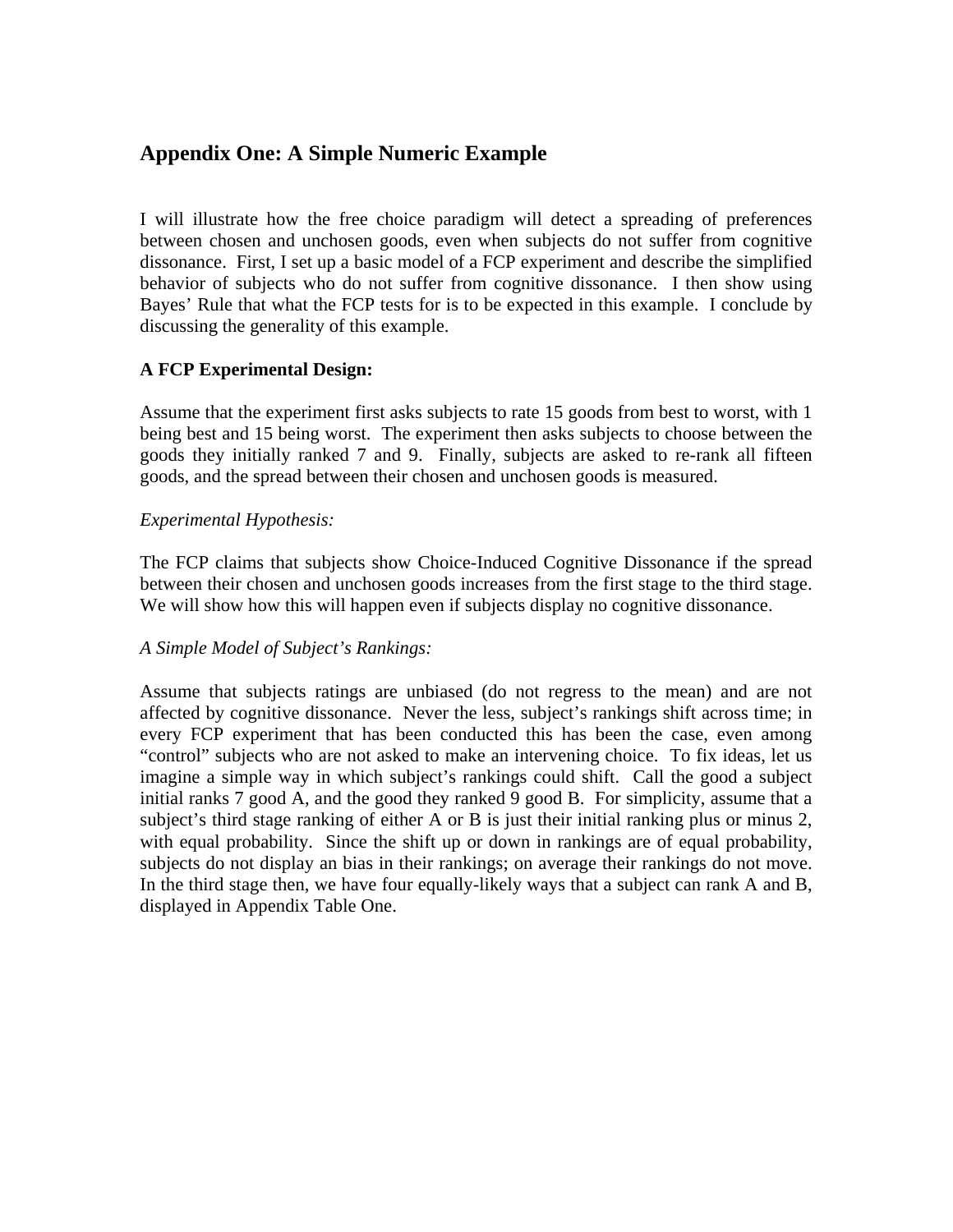|        | rank: | <b>First Stage Second Stage</b><br>choose: | <b>Third Stage</b><br>re-rank (assume $1st$ rank $\pm 2$ ): |  |                                 |  |
|--------|-------|--------------------------------------------|-------------------------------------------------------------|--|---------------------------------|--|
| Goods: |       |                                            |                                                             |  | Case 1: Case 2: Case 3: Case 4: |  |
|        |       | choose                                     |                                                             |  |                                 |  |
| B      |       | A or B                                     |                                                             |  |                                 |  |

## **Appendix Table One: Simplified Ranking Behavior of Unbiased Subjects**

Note that the spread between A and B is 2 in cases two and three, is 6 in case four, and is -2 in case one. Since each case is equally likely, on average the spread between A and B stays constant at 2.

Now, as an intermediate step towards computing the expected spread of chosen alternatives, let us ask what the probability is (in each of our four cases) that the subject chose A or B in the second stage. That is, if the experimenter only observed the first and third stage behavior of unbiased subjects, what would the experimenter beliefs be about what a subject chose in stage two?

## **A Subject's Choices Conditional on their Rankings**

## *Notation:*

Let ChA and ChB denote choosing A and B in the second stage, respectively. This means that what we are solving for is the probability a subject chooses A (or B) in the second stage conditional on how the re-rank the good. So for example,  $P(ChA | Case1)$ asks: of the subjects who switch the ranking of A and B in stage 3, what fraction chose A in stage two? I will now discuss these conditional probability across our four different cases, and assume simple numbers for each value to aid in exposition.

## *Case One:*

Let us first look at case one. In case one a subject initially gave goods A and B rankings of 7 and 9, then re-ranked them 9 and 7, switching their ranking.

|     | <b>First Stage Second Stage Third Stage</b> |     |
|-----|---------------------------------------------|-----|
| A:7 | choose                                      | A:9 |
| R:9 | A or B                                      | R:7 |

Given this, what is the probability the subject chose A in the second stage? It seems natural to assume that since we have two rankings from the subject which are exactly the opposite of each other, that: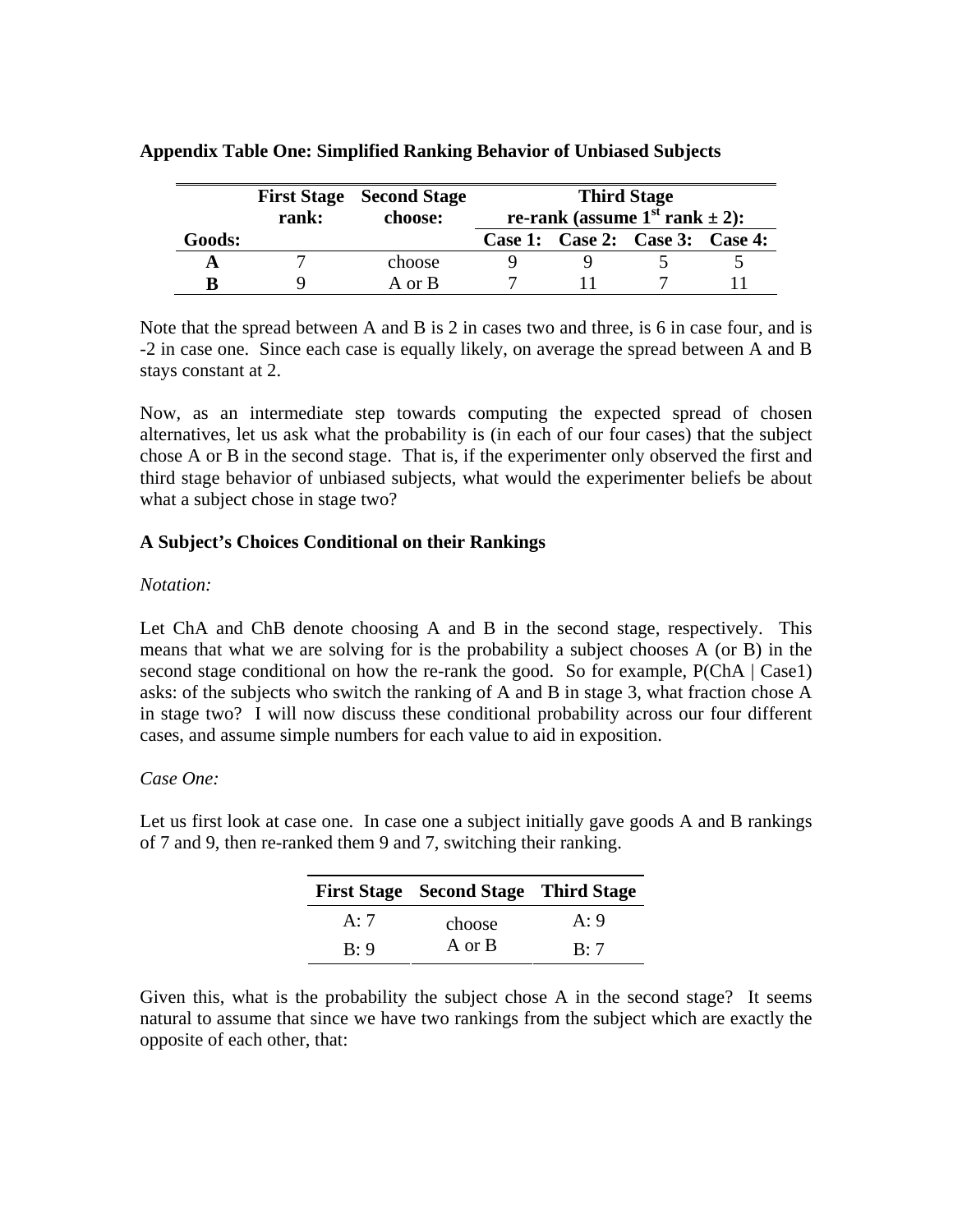$P(ChA | Case1) = 1/2.$ 

We assume this for simplicity, though the exact number is not critical for anything but simplicity.

*Case Two:* 

In case two, a subject initially gave goods A and B rankings of 7 and 9, then re-ranked them 9 and 11, worsening both item's ranks by 2.

|     | <b>First Stage Second Stage Third Stage</b> |      |
|-----|---------------------------------------------|------|
| A:7 | choose                                      | A:9  |
| B:9 | A or B                                      | B:11 |

Given this, what is the probability the chose A in the second stage? It seems natural to assume that since the subject has twice ranked good A over B by 2 places, that he should be more likely to choose A than subjects in case one, where subjects switched their rankings. Therefore if subject's rankings tell us something about how they value these goods, it seems natural to assume that:

$$
P(ChA | Case2) > P(ChA | Case1)
$$

For simplicity let us assume  $P(ChA | Case 2) = 3/4$ , though all that is important is that it be strictly greater than  $P(ChA | Case 1)$ .

## *Case Three:*

In case three, a subject initially gave goods A and B rankings of 7 and 9, then re-ranked A and B 5 and 7, improving the rank of both items by 2.

|     | <b>First Stage Second Stage Third Stage</b> |                |
|-----|---------------------------------------------|----------------|
| A:7 | choose                                      | A:5            |
| R:9 | A or B                                      | $\mathbf{R}:7$ |

Given this, what is the probability a subject chose A in the second stage? Just like in case two, the subject has twice ranked good A over B by 2 places. It seems natural to assume that:

 $P(ChA | Case3) = P(ChA | Case2)$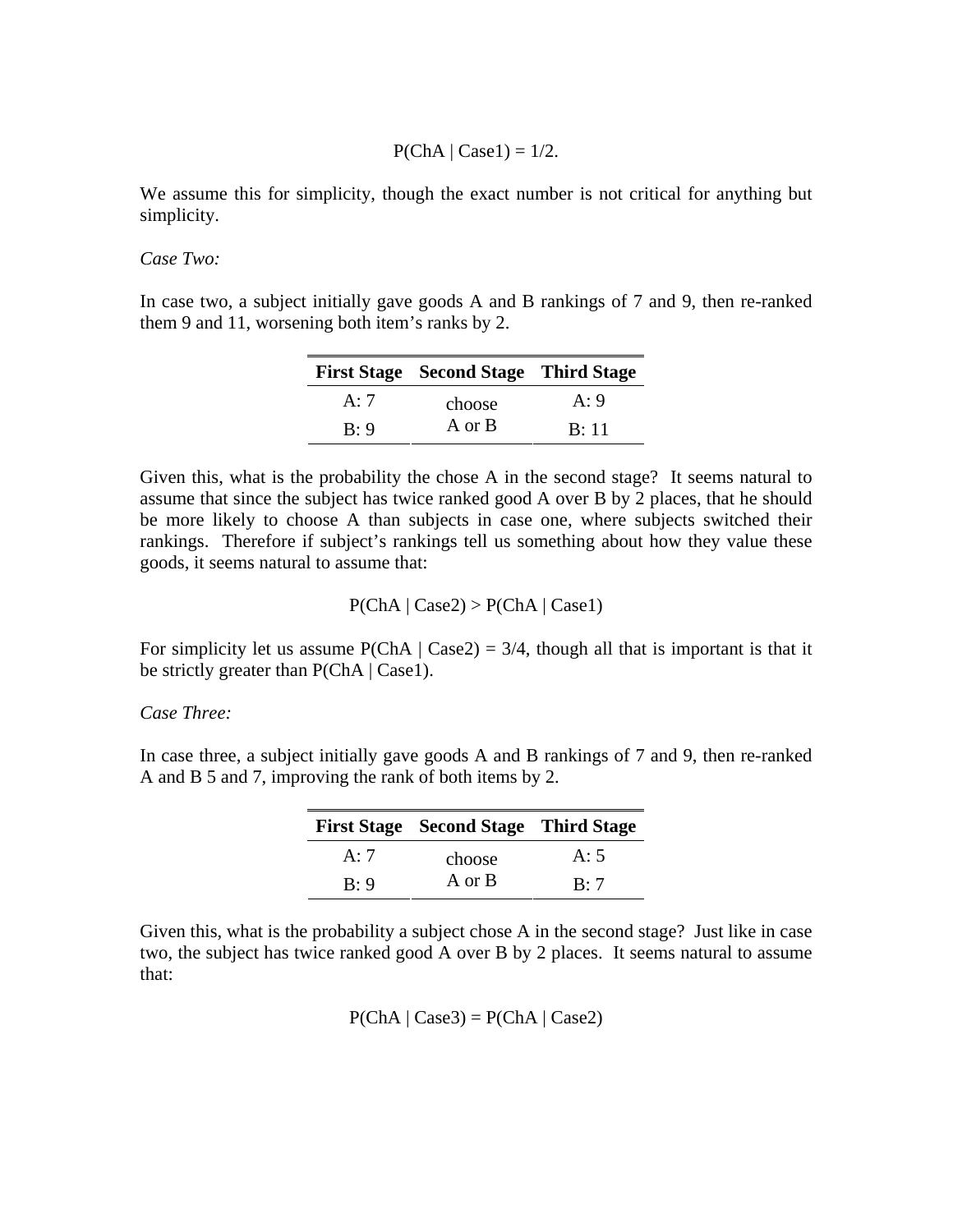This would imply that  $P(ChA | Case 3)$  is also 3/4, though all that is important is that it be strictly greater than  $P(ChA | Case 1)$ .

## *Case Four:*

Finally, in case four a subject initially gave goods A and B rankings of 7 and 9, then reranked A and B 9 and 11, widening the difference in rank between the two items by 6.

|     | <b>First Stage Second Stage Third Stage</b> |      |
|-----|---------------------------------------------|------|
| A:7 | choose                                      | A:5  |
| B:9 | A or B                                      | B:11 |

Given this, what is the probability a subject chose A in the second stage? It seems natural to assume that since the subject first ranked good A over B by 2 places then increased this spread considerably (to 6), that he should be even more likely to choose A than those who spread of rankings stayed the same. Therefore it seems natural to assume:

$$
P(ChA | Case4) > P(ChA | Case3) = P(ChA | Case4) > P(ChA | Case2)
$$

For simplicity let us assume  $P(ChA | Case 4) = 1$ , though all that is important is that it be greater than in any of the first three cases.

Now that we have these 4 numbers, we can solve completely for the behavior of the subjects in our toy model. Note that subjects do not display cognitive dissonance, all we have assumed is that their rankings tell us something about how they are likely to act when asked to choose between goods. One number in specific we can now solve for, is the expected number of subjects who should choose A or B after initially ranking them 7 and 9.

#### *Prior Probability of Choosing A*

The percent of subjects who will choose A is just the fraction of subjects who will choose A in each of our four cases, weighted by one-fourth then summed. Using the simple number we have assumed for each of our four cases, this says that:

$$
P(ChA) = (\frac{1}{2} * \frac{1}{4}) + (\frac{3}{4} * \frac{1}{4}) + (\frac{3}{4} * \frac{1}{4}) + (1 * \frac{1}{4}) = \frac{3}{4}.
$$

That is, given the simple numbers we have assumed three quarters of subjects will choose A in the second round, and one quarter will choose B.

Now let us directly solve for what the free choice paradigm tests for, the expected spread between chosen and unchosen goods for our subjects.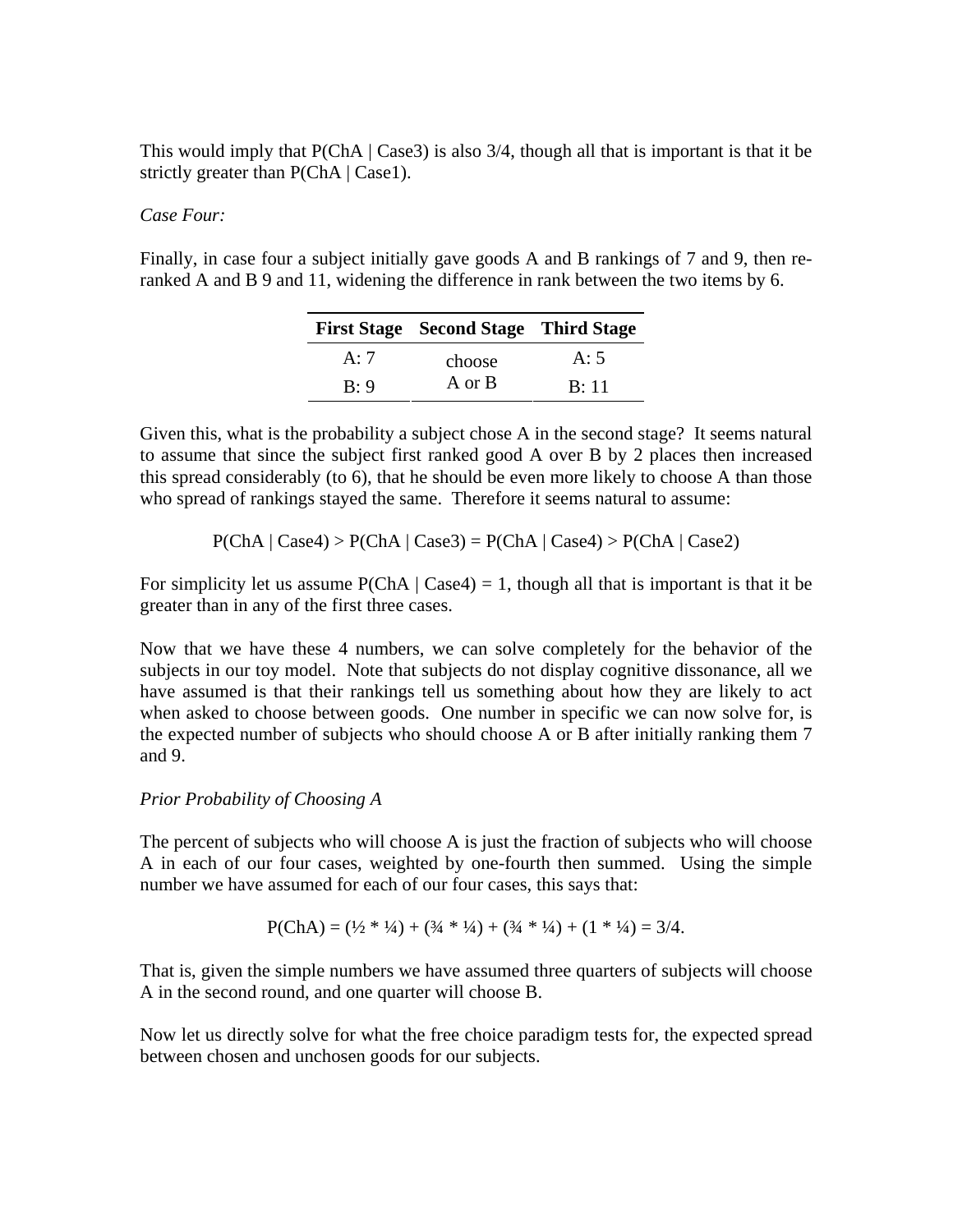## **The Expected Spread in Rankings between Chosen and Unchosen Goods**

#### *Subjects who Choose Good A*

First, assume the subject chooses good A in round two. What then do we expect the spread of A and B to be in round three? This is just the spread between A and B in each of the four possible cases, multiplied by the probability of those cases after seeing the subject choose A in round two. This is:

- 2 \* P(Case 1 | ChA) + 2 \* P(Case 2 | ChA) + 2 \* P(Case 3 | ChA) + 6 \* P(Case 4 | ChA)

Now note that Bayes' Rule gives us a way of computing those conditional probabilities. Specifically, for any case X,

 $P(Case X | ChA) = P(ChA | Case X) * P(Case X) / P(ChA)$ 

Plugging in the simple numbers we assumed, this gives us that:

| P(Case 1   ChA)                              | $=$ $(\frac{1}{2} * 1/4) / 3/4 = 1/6,$ |  |
|----------------------------------------------|----------------------------------------|--|
| $P(Case 2   ChA) = (3/4 * 1/4) / 3/4 = 1/4,$ |                                        |  |
| $P(Case 3   ChA) = (3/4 * 1/4) / 3/4 = 1/4,$ |                                        |  |
| $P(Case 4   ChA) = (1 * 1/4) / 3/4 = 1/3.$   |                                        |  |

Therefore the expected spread of rank between A and B if the subject chooses A in round two is equal to:

$$
-2 * 1/6 + 2 * 1/4 + 2 * 1/4 + 6 * 1/3 = 8/3,
$$

or two and two-thirds. Recall that overall, the spread between goods A and B among subjects is only 2. Subjects who also choose A in the second stage, however, will on average increase the spread between A and B, even if they do not suffer from cognitive dissonance.

#### *Subjects who Choose Good B*

Now, assume the subject chooses good B in round two. What then, do we expect the spread of B and A to be in round three? This is just the spread between B and A to be in each of the four possible cases, multiplied by the probability of those cases after seeing the subject choose A in round two. This is:

$$
2 * P(Case 1 | ChB) - 2 * P(Case 2 | ChB) - 2 * P(Case 3 | ChB) - 6 * P(Case 4 | ChB)
$$

Just like before, Bayes' Rule and the simple number we assumed lets us compute the relevant probabilities, giving us that: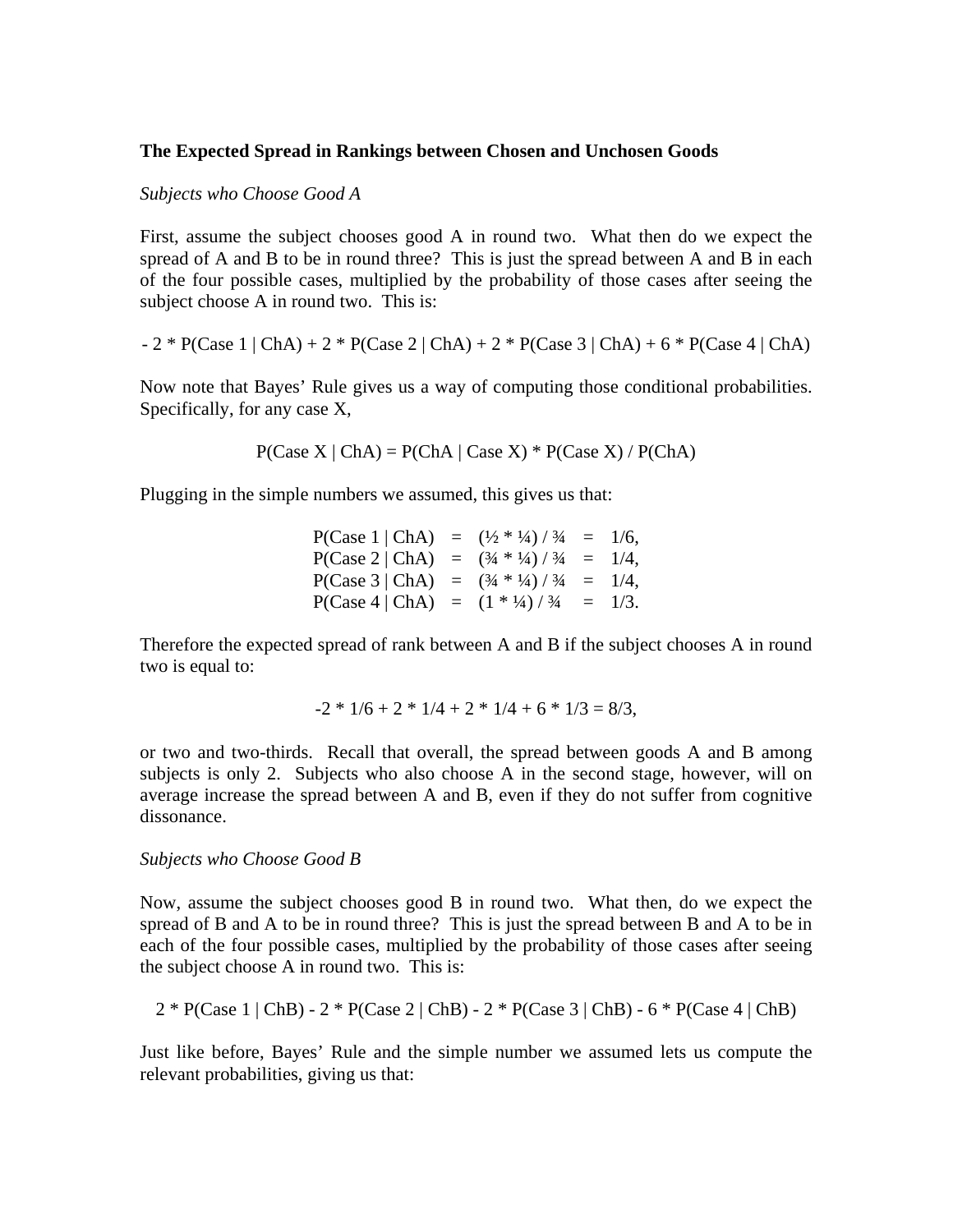$P(Case X | ChB) = P(ChB | Case X) * P(Case X) / P(ChB)$ 

and hence:

$$
P(Case 1 | ChB) = (\frac{1}{2} * \frac{1}{4}) / \frac{1}{4} = \frac{1}{2},
$$
  
\n
$$
P(Case 2 | ChB) = (\frac{1}{4} * \frac{1}{4}) / \frac{1}{4} = \frac{1}{4},
$$
  
\n
$$
P(Case 3 | ChB) = (\frac{1}{4} * \frac{1}{4}) / \frac{1}{4} = \frac{1}{4},
$$
  
\n
$$
P(Case 4 | ChB) = (0 * \frac{1}{4}) / \frac{1}{4} = 0.
$$

Therefore the expected spread of rank between B and A if the subject chooses B in round two is equal to:

$$
2 * 1/2 - 2 * 1/4 - 2 * 1/4 - 6 * 0 = 0.
$$

Recall that overall, the spread between goods B and A among subjects is -2; however, those subjects who choose contrary to their initial ranking and choose B in the second stage will increase the spread between B and A by two ranking points to 0, even if they do not suffer from cognitive dissonance.

Averaging both of these effects together, subjects are expected to increase the spread of the chosen good to their unchosen good by

$$
3/4 * 2/3 + 1/4 * 2 = 1.
$$

That is, overall, subjects will "spread" the ranking between their chosen and unchosen goods by an average of 1 ranking point (or 50% of the initial spread), even though they do not suffer from cognitive dissonance, and even though their ratings were unbiased. That is, what the FCP tests for is to be expected even in the absence of cognitive dissonance.

#### **Discussion:**

Note that the particular numbers we have assumed are not important, they simply make the computations easy to follow. All we rely on here is Bayes' Rule, and a basic intuition that when subjects rank items, that may tell you something about how they feel about those items, and hence tell you how they might choose between these items when asked. The first of our assumptions is simply a mathematical property of probabilities, the second is a necessary condition for the rankings provided by subjects to be meaningful.

Put another way, what this example illustrates is another way of conceptualizing what the FCP tests when it claims to test for cognitive dissonance. Imagine that we saw how two subjects ranked goods in the first and third stage, but were not told how they had chosen